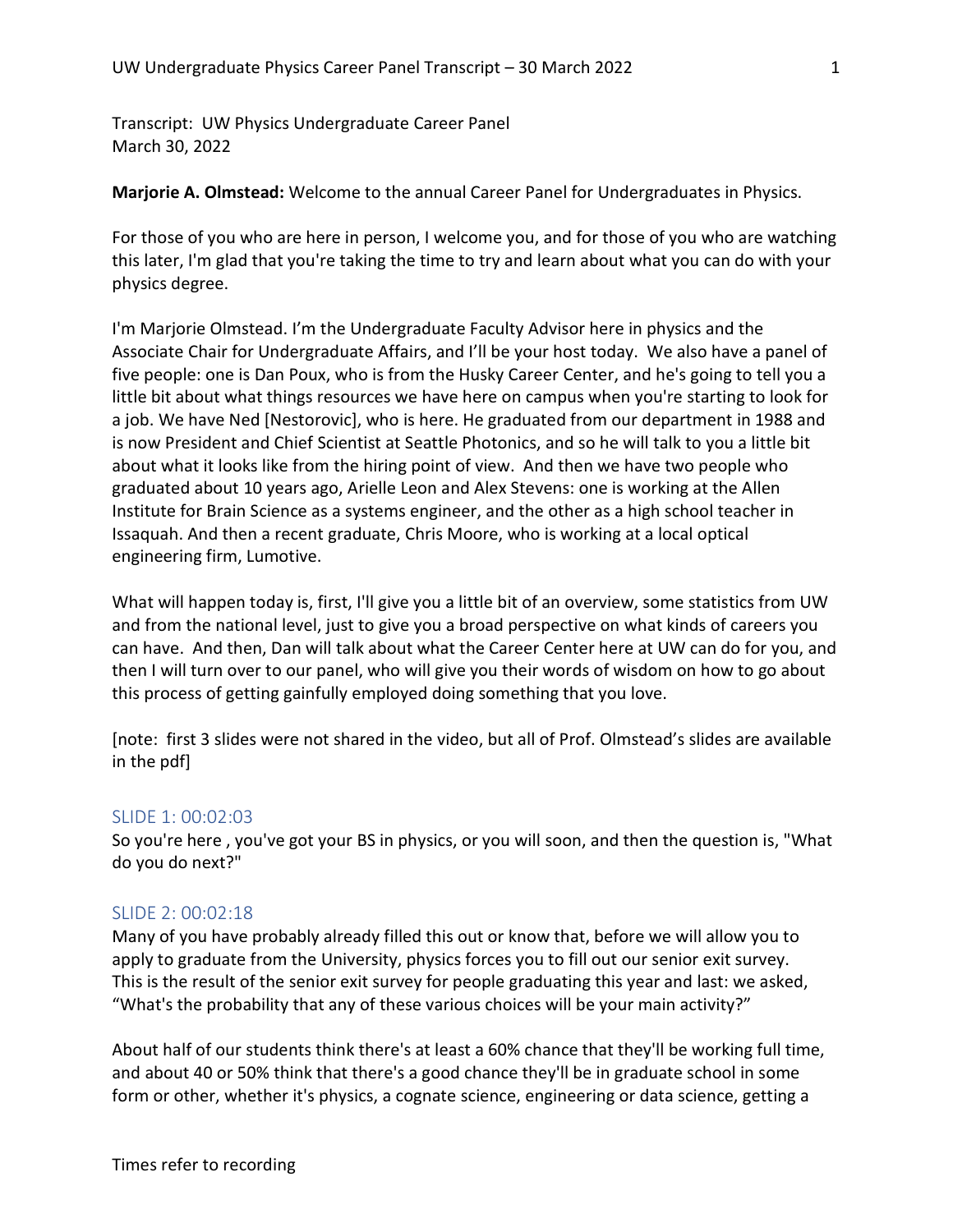teacher certification, going to med school or law school. There are a few students who are in ROTC who will be in the military, and others who just plan to take time off.

Notice how few people actually checked 100% on anything. It is perfectly normal to be a year, or even six months, from graduating and really not sure what it is you're going to want to do. Hopefully today will give you a little bit more information that will help you make those decisions.

#### Slide 3: Don't Panic. 03:30

 First of all, don't panic, there is a job out there for you. The unemployment rate among physicists is really low, and almost all of them are doing a job that is exactly - not the ideal, absolute perfect job, but it's something that they find challenging and interesting and that they feel uses their education.

Getting started. First just ask: What can you imagine yourself doing? What are the skills that you enjoy? What are the tasks that you enjoy? Do you love to program or do you hate it? Do you love getting in the lab and making equipment work? On the other hand, do you enjoy writing about what it is you're doing? What are your strengths? What are your weaknesses? What drives you up the wall? And so the first questions to ask are these: What sorts of things do you think you might actually enjoy doing?

The next step is then to find somebody who will pay you to do what you enjoy doing. Check out what those places are. They may not have an opening this week for what it is you're looking for, but if those places exist and they hire people to do what you like to do, check them out and do informational interviews. Talk to people about what they might hire you for eventually.

Another thing to do is to think about what you might want to do 10 years from now, and look at ads for those dream jobs. If they say, "Well, you can do this, but the minimum requirement is three years of experience doing X," then start looking for jobs that will give you three years of experience doing X.

Then you need to market yourself. There are about 200 physics majors a year coming out of the University of Washington. What's going to make you the unique person who's going to have the right fit for what your skills are and for what that job is? Your resume and your cover letter need to be tailored to that job: show that you're interested. Dan will talk a little bit more about that and local resources on that.

You'll want to curate your online presence, make sure that when someone does a Google search for you, they don't immediately find idiot things you did when you were 15, but rather have some things on your LinkedIn page that show what you've accomplished while you're here at the university.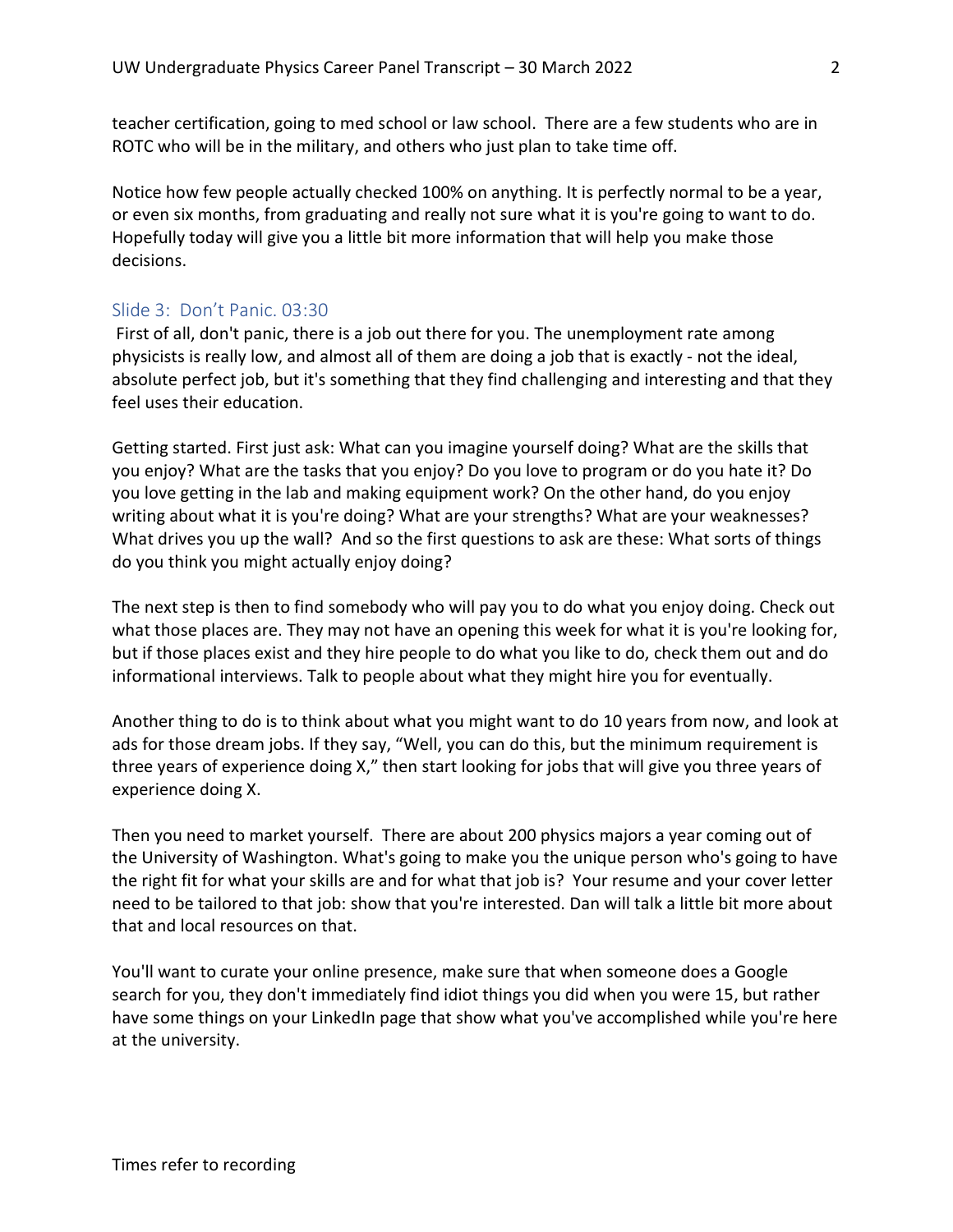Think about what your elevator pitch is going to be - your two-minute answer to the question of well, "What is it about you that makes you right for this job?" That's usually going to be the first question in an interview, and so you need to think about it before you actually go in.

And finally, get to know people who can recommend you. Get to know people who are aware of what jobs are out there.

Network! It doesn't matter what the connection is - it could be your next-door neighbor's babysitter's uncle - it doesn't really matter who the connection is, but you can learn a lot by talking to people.

## Slide 4: Degree-Career Relationships. 06:36

You need to think broadly. This is data from the Census Bureau, where they asked people who got a bachelor's degree, "What was your degree in and, what is your job in?" The green over here on the left is what the Census Bureau calls STEM, but that also includes social sciences so economics and psychology are here - so computers, engineering, & physical sciences is about one in six. Science-related (blue), that tends to be healthcare, and then there's business, education, and everybody else.

And then, you ask, where do they end up? About one in six jobs are what gets classified as STEM, but that doesn't mean you're not doing STEM [outside of this]. If you look more closely at where this physical science spreads out to: The Census Bureau defines physical sciences as physics, chemistry, earth science, atmospheric science, astronomy, and you see that about half of those people end up doing something that you would call in the sciences. Then there's a sizable chunk in engineering or health sciences and social sciences, but, for example, the Census Bureau doesn't call me STEM. I'm a physics professor and they just call me Professor, so I'm over here in the education sector, and here in visual and performing arts,

[interruption where we realize that the screen wasn't shared]

If you go here from physical sciences, which is this very small piece, and then you divide that up further. So I'm here in Education. Here in visual and performing arts - a physicist who is calculating out how to make realistic computer graphics in a movie would count here in visual and performing arts. So just because the Census Bureau doesn't think you're doing STEM doesn't mean that you're not doing STEM.

#### SLIDE 5: Physics jobs span the economy. 08: 58

The American Institute of Physics does a survey every year of the graduating classes. We send them your email, and then they send it to you, so please answer that survey that you should get. About half the people who got their degree in physics respond, and in the new data that just came out for the classes of 2019 and 20, about half are employed or looking for a job and the other half are in some sort of school.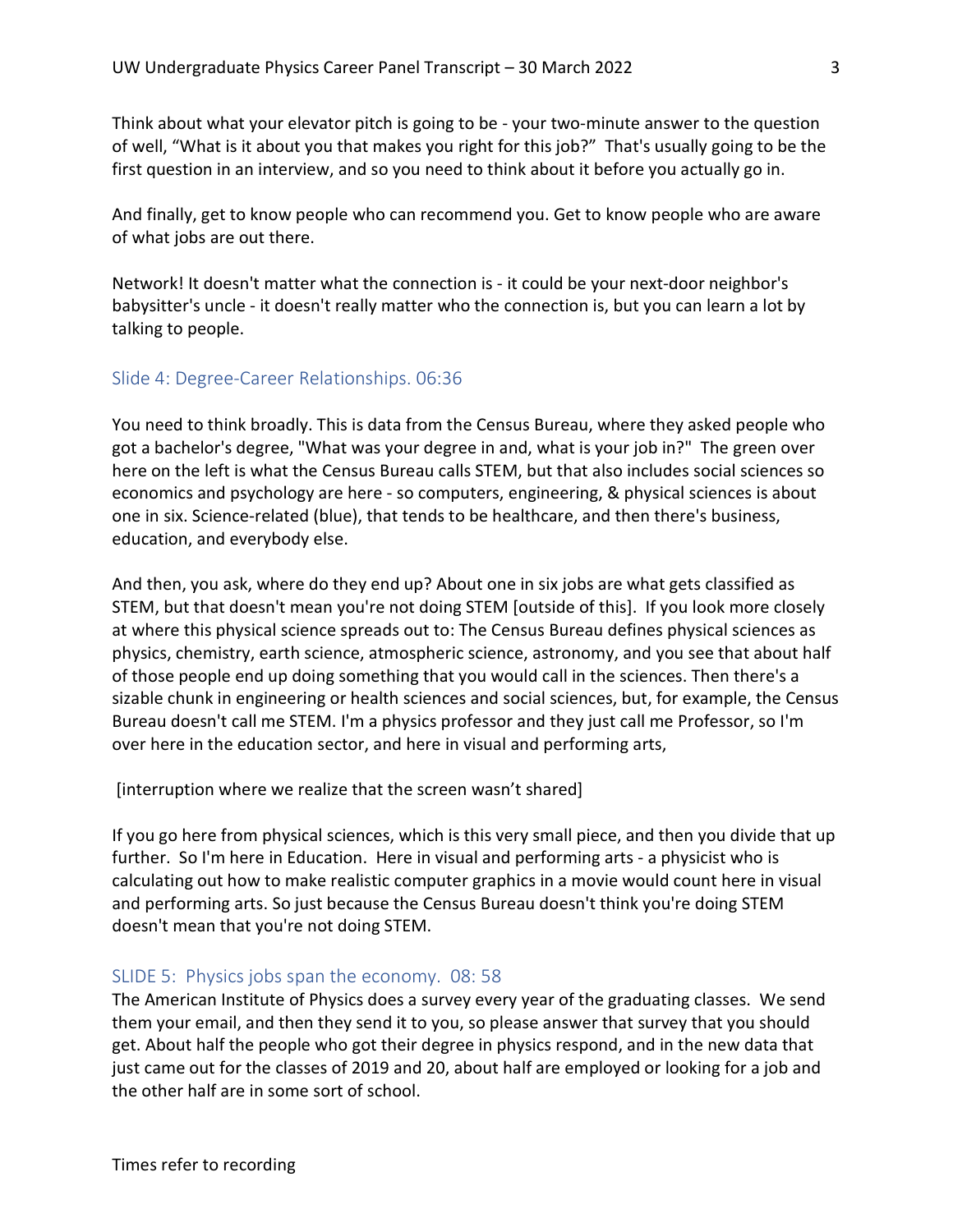Of those who are employed about a quarter or so are somehow in academia - teaching high school or working at a college or university - and another chunk are working in the military or government, but most people are out with jobs in the private sector.

Although that shrank: I did notice that the difference from the two years before to these two, who just both came out in COVID, was that the College/University sector increased at the expense of the private sector. But, the unemployment rate only went from 5% to six, so even during COVID, physicists are finding jobs.

#### SLIDE 6: Private Sector Job Areas – 1 yr post B.S. 10:07

If you take that private sector, and you open it up, what you find is about 60% of the jobs are what we would say are engineering, computer software, information. Only about 4% of people who come out with a degree in physics or astronomy have a job that they would call physics or astronomy, so it's very rare to be able to do pure physics when you come out right away with your bachelor's. But, on the other hand, it's only about 8% that report that they do not solve technical problems at least monthly. So even if you're in another kind of a job, you're still solving technical problems.

### SLIDE 7: Typical Job Titles 1 yr Post B.S. 10:51

Many of the job titles that physicists get say things like engineer in them, and sometimes you've got to work a little bit to get past human resources. But physicists do, and they get these jobs: lab technician, optical engineer, software engineer, and high school science teacher, and so forth: many different jobs that you can do right away.

## SLIDE 8: Job Skills Used by Physics B.S. 1 year out 11:17

The skills that people report using: the most common are working on a team and solving technical problems, and the next most common is technical writing. So it's really important, those W credits: learning how to communicate is really important; knowledge of physics or astronomy or advanced math is less common, but important. But notice that these three [highlighted on slide] are the ones that you learn in the classroom, and the rest are ones you learn in advanced lab or by doing research with someone.

Even if you're not planning to go on to graduate school, doing research or getting involved in one of the engineering teams - the reason we have that capstone experience is because that's how you learn many of these skills that are important for the job market.

### SLIDE 9: Starting Salaries for Physics B.S. (2019-20) 12:11

Physicists get paid pretty well. The median salary for a private sector STEM job for two years ago was about \$65,000 a year, and there were some who reported well over \$100k, but that's rare.: And even you know as you get paid to be a teacher or actually the worst here is working here in academia, but it's a nice job, it's a nice place to work. So you can get paid in dreams, you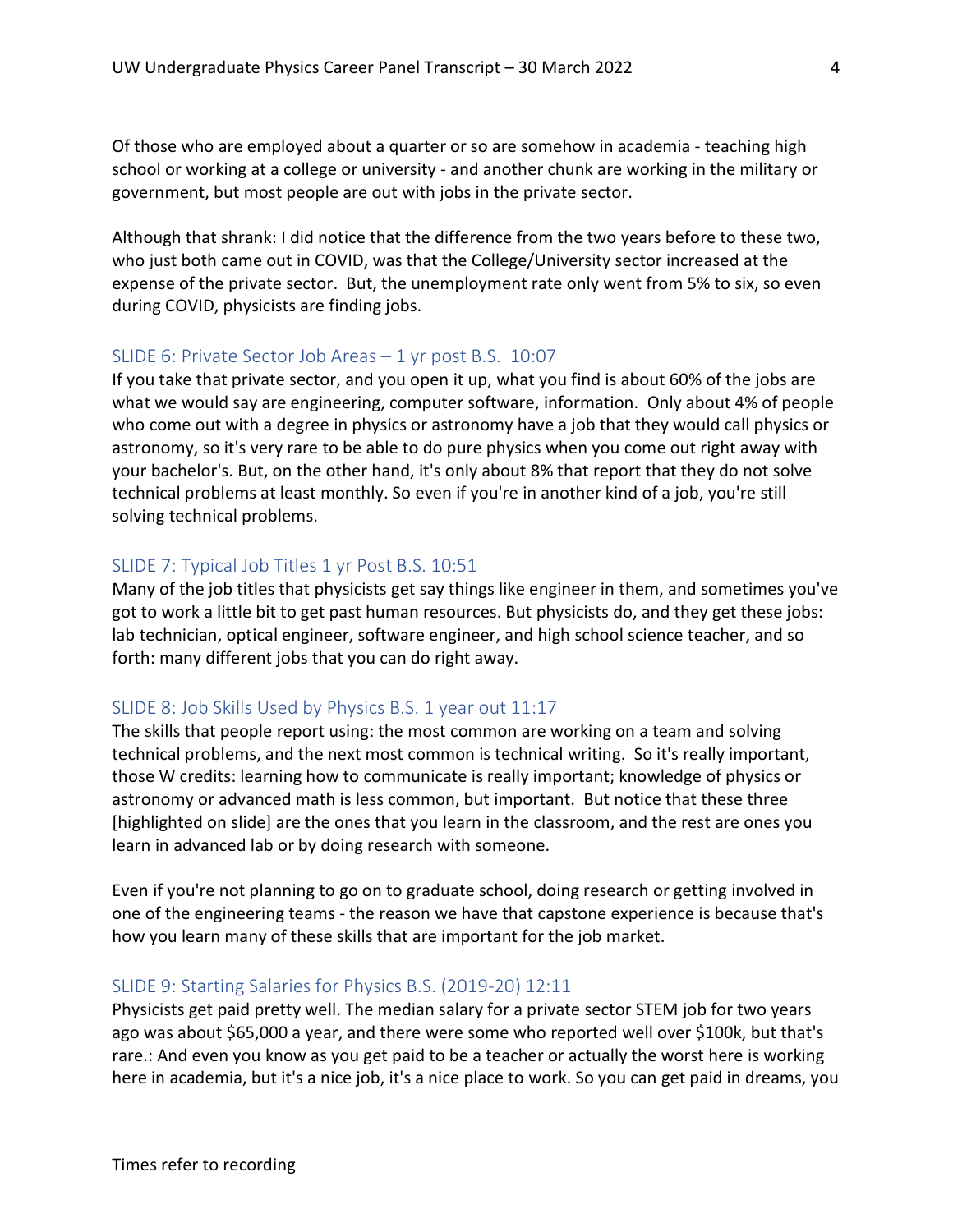can get paid in dollars, you can get paid in the smiles of your students, and different things mean different things to different people.

# SLIDE 10: Who hires physics bachelor's in Washington State? 12:53

Here in Washington state: You can go to the American Institute of Physics and click on a state, and they will tell you the names of companies that students report working for within a year of when they graduate. We've got representatives here from the Allen institute, Lumotive and Seattle Photonics, but there's lots of other places. Clearly the biggies of Google and Amazon and Boeing, but also smaller companies, Intellectual Ventures, which is a venture capital firm, or working here at the Institute for Health Metrics on campus. There's lots of different places that you can be hired.

#### SLIDE 11: Society of Physics Students Career Resources 13:36

So I'd like to finish now with directing you to a few resources. The National Society of Physics Students career resources page is really good, and it specializes in students who have a degree in physics: how do you write your resume to make electronics lab look great as a bullet point. You can find that sort of thing in their Careers Toolbox, they have some webinars about the interview, networking, how do I get started, resume and interview advice.

#### SLIDE 12: What resources are available for my job search? 14:09

The American Physical Society also has a careers page; the Society of Physics Students right, as I've just mentioned; the AAAS, those are the people who publish Science magazine, also have a science careers page. These would be aimed at physicists, and then we're about to hear from Dan at the Career and Internship Center here at UW, and they have a huge number of resources that are aimed at UW graduates. And then of course there's all faculty and alumni, neighbors, people on the bus, and, of course, today's panel.

### SLIDE 13: 2022 Career Panel 14:47

So our panel today is Dan Poux from the Career and Internship Center and he'll give you a brief overview of what the Career and Internship Center can do. And then we'll hear from Ned Nestorovic, Arielle Leon, Chris Moore and Alex Stevens, who are all graduates of our program who are now employed in the area. I'll stop and take a couple questions if anyone has some, either in the chat or by raising your hand or speaking up.

In that case, I will turn the floor over to Dan.

#### Dan Poux: 15:41

Thank you, Marjorie. Thanks for including me and the Career Center in the panel today. I'm really excited to be here. I'm going to keep my remarks very short, because I know that you really want to hear from the folks in physics working in these various career fields in physics.

So I'm just going to tell you a little bit more about the work that I do in the Career Center as a career coach, give a couple of resources that are kind of germane to today's topic, and then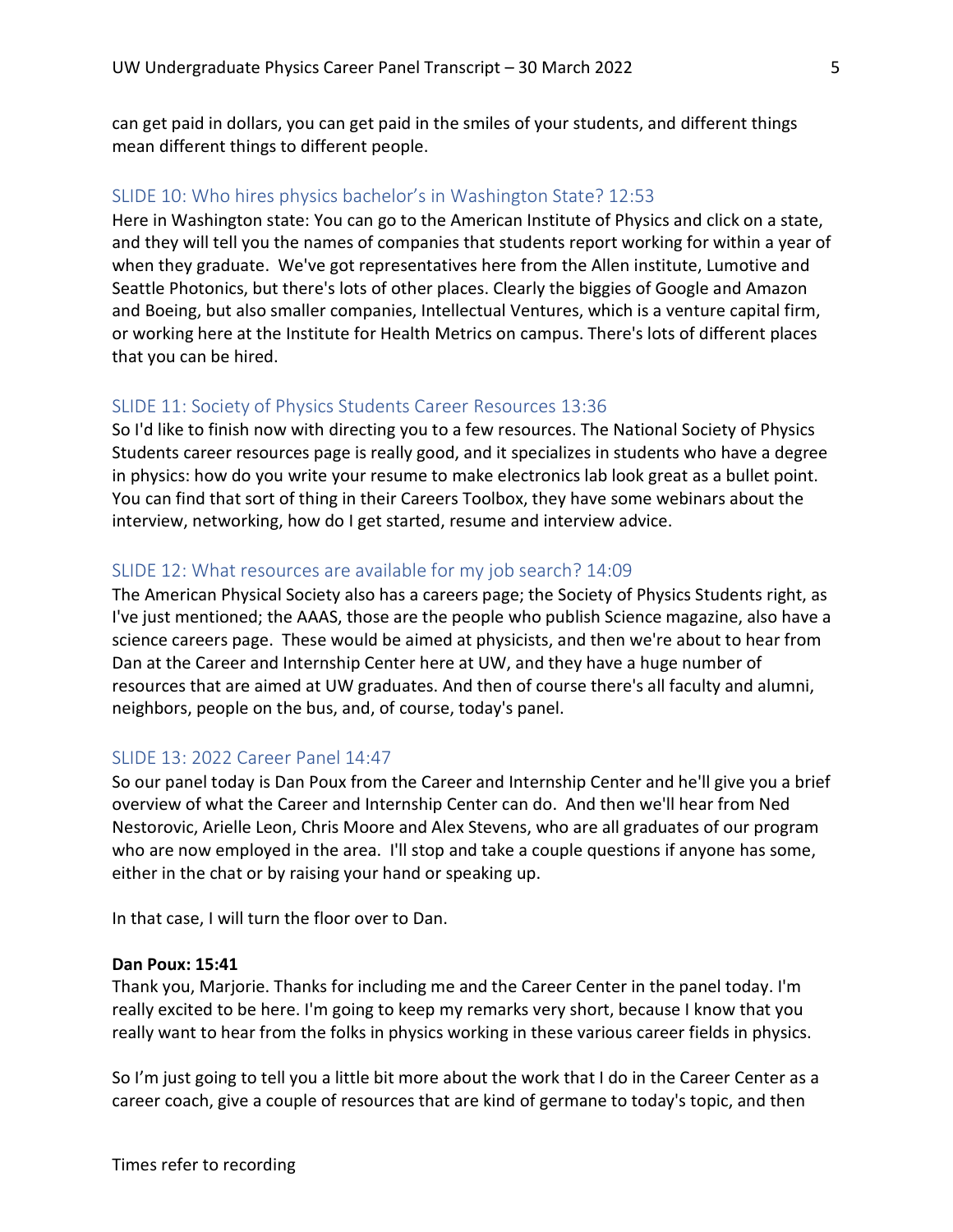really an invite to you to take advantage of our DIY resources, as well as scheduling an appointment with me or with one of my colleagues on the coaching team, which I'll put the first of four links in the chat right now, and if it's okay Marjorie I'm going to try to share my screen.

## Screen shared: https://careers.uw.edu/schedule-an-appointment-with-a-career-coach/

Just to give you a quick little menu of how we support students, so you can see that, in addition to our DIY resources, in addition to workshops and webinars that we have, and career fairs that we put on every quarter, students can meet with coach for half an hour or 60 minutes up until 36 months after they graduate.

That's a really important thing to know, is that we continue to support alumni for three years after they graduate from UW, and then you can see this menu of all the different types of appointments that we can help you out with.

Basically it's from soup to nuts: we can help you look for things that you want to apply for that are a good fit with your skills and interests, we can help you put forward a compelling application in terms of your resume and your cover letter, we can help you with your interview, and we can also help you with networking, which is really, I think what a lot of you are here for today is really a sense of how to tap into that amazing network of UW alumni from this department, as well as other departments, that can help you figure out what your next step is going to be.

First and foremost, if you want to come in and have a conversation with me or a colleague, you can make an appointment, you can also take advantage of any of the cool events on our events calendar and there's a ton of DIY resources on our website.

# Screen shared 17:15: https://www.linkedin.com/school/university-ofwashington/people/?facetFieldOfStudy=100892

But to that networking point, the second link I'm going to put in the chat is to all of the UW alumni who have a physics degree from UW who have a LinkedIn profile. Would anyone like to guess how many people there are in that group - UW alumni, LinkedIn profile, physics major.

Nobody wants to take a guess? well if you - 200 said Jeanny - it's 5646. So that is, I think, a great illustration of the fact that there are a lot of people out there, doing a lot of really cool things with their physics degree. And you can just take a look at them here briefly in terms of where they live, where they work. Not surprisingly, UW is the one of the largest employers of UW graduates, and that could encompass a lot of different things. Every large employer in the area is here, including places like PNNL, which you wouldn't typically see for non-physics majors, or Los Alamos National Labs. If you want to look more at what they're doing, what kind of role they're in, well, you can see they're all over the place, in terms of engineering, research, education, business development, IT operations, project management, etc.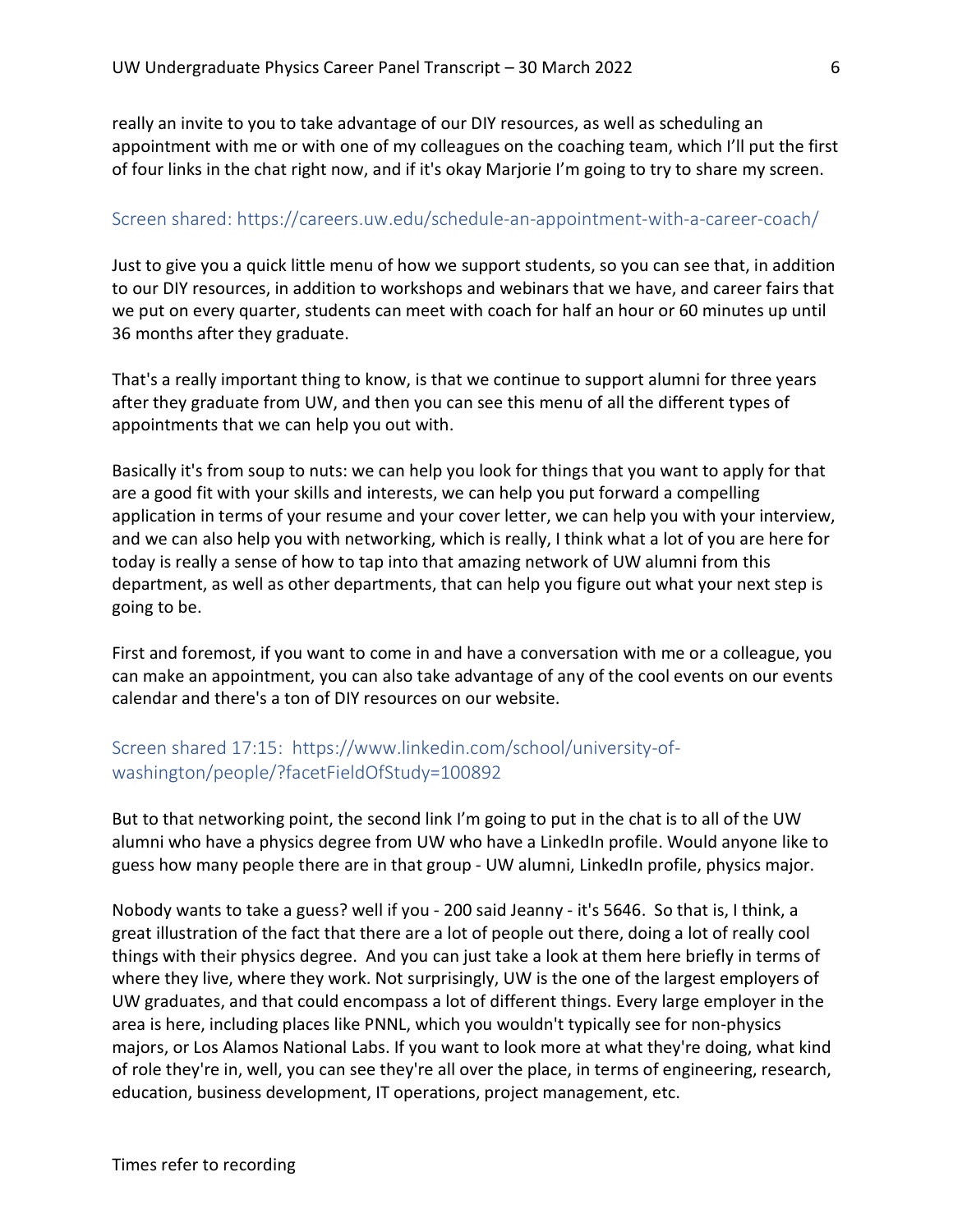And then you might also want to focus on what do they say that they're really good at. So when I work with students trying to narrow down this list of alumni that might be good to talk to, I try to get that number down to 30. And the way that I do that is by really aggressively using as many of those filters, as I can, and then being very creative about the kind of keywords I use, to try to get it down to a small number of people who, I think, might really be interesting to talk to, and then I encouraged them to spend a lot of time looking over their profile in a platform like LinkedIn, because they can learn a lot about somebody before they even reach out to them. So, for example, if you're wondering like wow this person seems like they have a really cool job, I wonder what they did before that job to get that job, you oftentimes can learn that just by taking a look at somebody's LinkedIn profile. And so that's a great resource and, of course, you do not have to use just UW alumni in LinkedIn, but it certainly helps, it certainly helps, so I think that's a great place to start.

# Shared Screen: 19:40. https://cdn.uconnectlabs.com/wpcontent/uploads/sites/25/2020/06/Informational-Interviews-and-Networking-Light-Blue.pdf

If you're one of those people who really struggles with sort of talking to strangers, and you feel kind of uncomfortable with this idea of informational interviewing, use our handout on informational interviews. And we have, as part of this two pager, there's a list of sample questions that you could ask. And there's even a sample email that you could send at the bottom. And you could use this kind of like a worksheet; you can, if you're the kind of person like me who loves worksheets and filling out worksheets, then you could use this as a way to organize and track your networking. Because each time you talk to somebody, ideally one of your goals of that conversation is to get the names of three other people whom you could talk to. And then, when you talk to those three people you want to get the names of three other people and so on.

I know that for many of you, this might feel uncomfortable. It's a little bit outside your comfort zone. All I can do is to promise you that it gets easier. The more you do this, the more comfortable and confident you're going to get with having these kinds of conversations and talking about yourself and what you're interested in and what you're good at.

It's also going to help you tap into that what we call the hidden job market, which is all of the jobs and internships that aren't on places like LinkedIn or aren't on other platforms. Estimates vary as far as how many jobs never even show up on those platforms, but are only getting filled through networking. So this is another - I think a really important resource. It's obviously very germane to today's topic.

# Shared Screen: 21: https://careers.uw.edu/channels/physical-life-sciences/

Then one last place I want to encourage you to check out: we maintain a series of what we call interest communities for students that are focused on different industries, different sectors. I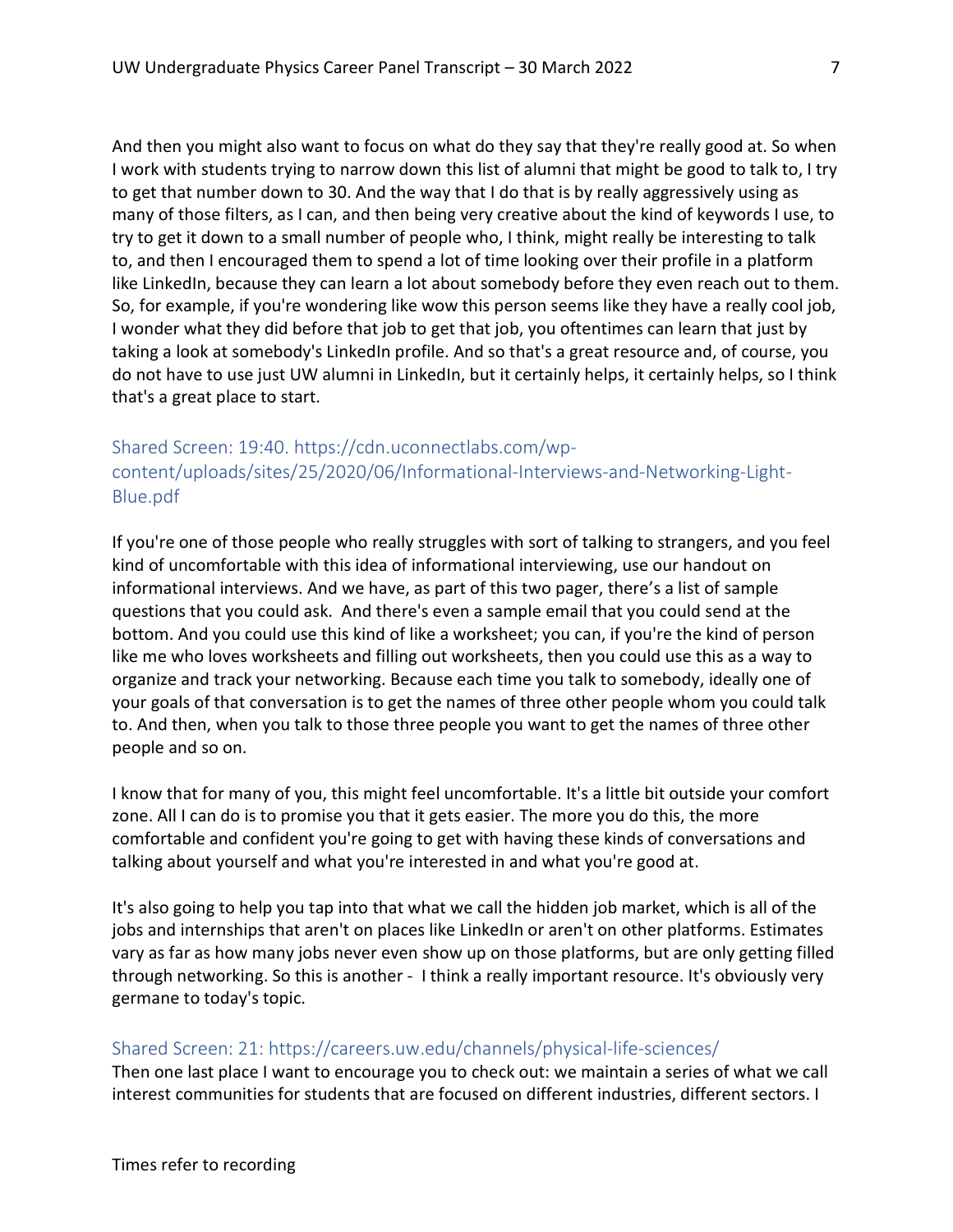manage one of our interest companies that is focused on the physical and the life sciences. And so I would encourage you to check it out.

We have jobs, we have upcoming events that you might be interested in, so if you're interested in sustainability, we're co-hosting the career panel coming up on April 5 that's all around sustainability in conjunction with the UW alumni association. And then we also have other great resources that might be relevant to this particular field; you can look at job trend data, that kind of stuff that Marjorie was already highlighting in her presentation.

So those are just a couple of ways, I think, that you can access our services and our resources to kind of take your networking to the next level. And this is really important: I think a lot of students spend a lot of time applying for jobs and they get very frustrated with that process, and they feel like they're just kind of turning the crank. And so, one thing that I always encourage them to do is to complement their searching for jobs with their searching for people who might be associated with those jobs or who might lead them to other jobs, and that's why this networking piece is so important.

So we're happy to help you with that, wherever you find yourself. I'll put my email address in the chat, danpoux@uw.edu and you can reach out to me directly, I also sent all four of those links I just posted to Marjorie in an email, along with the link to make an appointment on our website. You are welcome to do so with me or any of my colleagues in the coaching team. So thank you again, Marjorie, for having me here. I'm going to stop talking and let's get to the physicists.

i'm going to hang around the chat just for a little bit until my next appointment, if you have other questions for me, you're welcome to reach out to me directly in the chat.

Marjorie A. Olmstead 22:41 - Thank you. Anybody have a quick question for Dan? Okay you're all lurking in Zoom. Okay, so in that case, it is time to turn over to our panel and Ned needs to leave in about 20 minutes so well.

Why don't we take maybe one minute for you each to introduce yourselves and then we'll let Ned give his advice, and then he has to leave, and then the rest of you can continue to give your advice to students who are currently looking for jobs.

Ned Nestorovic 23:17: Sure, I'll start. I 'm Ned Nestorovic. I'm the President of Seattle Photonics Associates – we're actually not in Seattle, we're in Woodinville - but, that being said, we are an optical engineering consulting and prototyping house.

Oddly enough, I fell in love with optics while getting my physics degree there and actually my next-door neighbor was a former physicist there at UW, who has since passed, but he taught the optics lab and that's really where I kind of found my love for that topic and went on to graduate school for that stuff. So I'll let the other guys introduce themselves after that.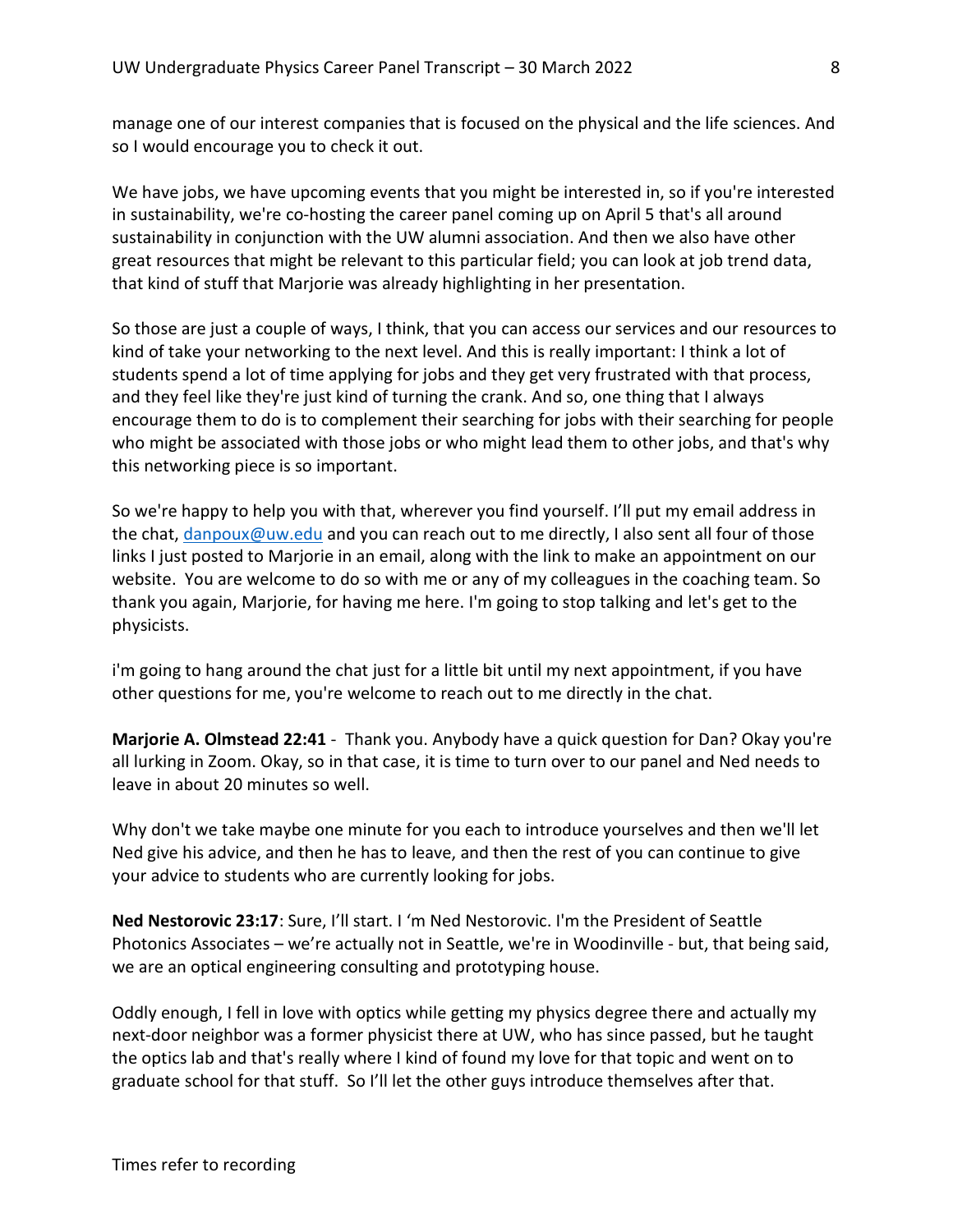# Marjorie: Chris?

Chris Moore 23:54: Everyone, I'm Chris Moore. Like Marjorie said, I just graduated a couple of years ago. After graduating I went and found a job at Lumotive, which I'll talk a bit about the future, but before I did my undergrad, I was also in the Navy for nine years as a SEAL.

# Marjorie A. Olmstead 24:21: Arielle?

Arielle LEON 24:24: My name is Arielle Leon. I graduated in 2012 and I'm currently working at the Allen Institute for Brain Science as, actually, a software engineer, but I didn't start there, I actually worked at the University of Washington working in the Bioengineering building before landing a job at the Allen Institute.

## Marjorie A. Olmstead: 24:46: Alex?

Alex Stevens: Hey! I'm Alex Stevens I graduated in 2011 and I went and taught for a year East Side Catholic with just my physics degree and kind of fell in love with teaching. I went back and got my master's degree and now I'm in my eighth year, I think, at Issaquah High School.

Marjorie A. Olmstead: Okay, great Thank you. And so, let's see, Ned, do you want to give some advice to our students who are currently looking for jobs?

Ned Nestorovic 25:16: Sure. I think what Marjorie and Dan talked about is all very relevant and all their points, even though I know they have somewhat of an academic perspective on things, even us out here in the world of engineering and working for these larger companies or even smaller companies, all those points that they brought up are completely valid.

I can't express enough how much networking and even the social media platforms in terms of just connecting to people - people, maybe that you went to school with even a few years back and finding out what they're doing and what they're up to. And kind of flowing out from there. It's really, really critical and certainly, in terms of people that we've worked with in the past we've had interns and people who have moved on to other companies after they've worked for us. I've always expressed a need for them to reconnect with the Community as a whole and try to help those people up. Our company has helped them, and I think we found that there's a pretty gracious community of physicists, certainly locally and domestically throughout the United States. It's a good group of folks.

That being said, just a couple points about what we look for as employers. I can't stress enough your writing; as Marjorie pointed out, that is critical. You could be the smartest person in the room, but if you can't communicate your ideas it doesn't come out, and so really being able to communicate, not to be too nervous about speaking in front of people, because invariably you have to either show your designs or your ideas in front of a group of your peers and potentially bosses. Being able to speak about it comfortably and confidently is really critical and then actually being able to write things.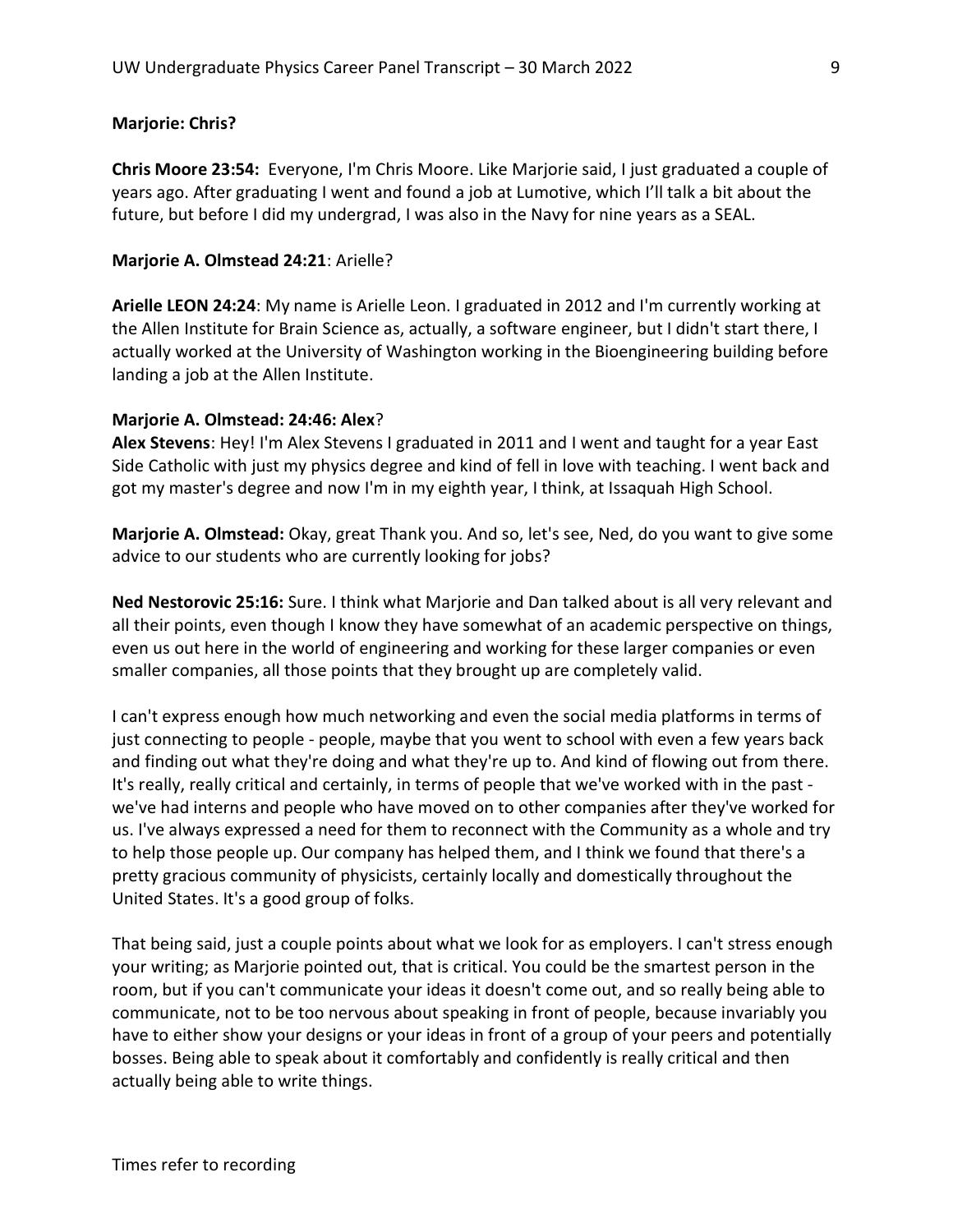I have a handful of peers as well that are really bright, bright folks that can't even put a PowerPoint together, let alone right a coherent sentence or use spell checker. And I certainly found that people poke at them for things like that and it distracts from some of the ideas they try and bring across, so that aspect of your education, I can't emphasize enough and really, you know, drilling down on that and being able to be comfortable and adept at it is really it's really, really important.

I think, just one other topic about physicists as a whole, which is what I like to brag about to some extent, but certainly appreciate it, this kind of this wide breadth of base that we all have. So I can throw, for example, interns that design a quick circuit, a little op-amp circuit to drive something simple or design something in solid works, a little mechanical part that do this or that, and certainly we have an optics emphasis here, but just use some very fundamental first order equations to solve simple problems and grow from those points. And what's great is I'm always comfortable about throwing physicists at these different problems and maybe they don't have exact experience in it, but they're going to be able to figure it out. And really I think all of you should have the confidence that you've got this really great base and to and not to be nervous about something maybe that you haven't drilled way down into; that you have that capability already in you to kind of educate yourself and spin up on it and be able to do the job. Certainly with coding and doing math and all that stuff, it's really nice to have that big base underneath you.

And that's about it, I mean if you have any other questions in here for about another 15 minutes. We can certainly have the other people speak and give their opinions on that as well.

Marjorie Olmstead. 28:50: One thing I remember from a previous career panel is someone commenting that when you're looking for a job, it's not so much what you know when you walk in the door, it's what you'll be able to do after six weeks of training. And that's something that physicists, who think that pushing a kid on a swing and tuning your radio is the same thing, can learn very quickly a lot of different things, and how to apply what they already know to something new. And that's something that you can definitely sell yourself with as you're looking for a job.

Okay, are there other questions? I don't see anything in the chat, or you students who are lurking there on zoom?

In that case, why don't we turn to Chris, who is the one who went through this whole job search thing most recently, and maybe you can talk about the process that you went through in deciding, "Was it Grad school or a job?" and then what kind of a job you wanted, and so forth.

Chris Moore 29:49: Yeah, so I was convinced I was going to Grad school, and I would say my advice there is kind of broaden your expectations. Don't put all of your eggs in one basket that you're going to go to grad school immediately. And so out of that I didn't really have a contingency plan, so always a good thing to have. But I kind of came to this company by, my first thought was I kind of need to stay busy with research and doing something actively physics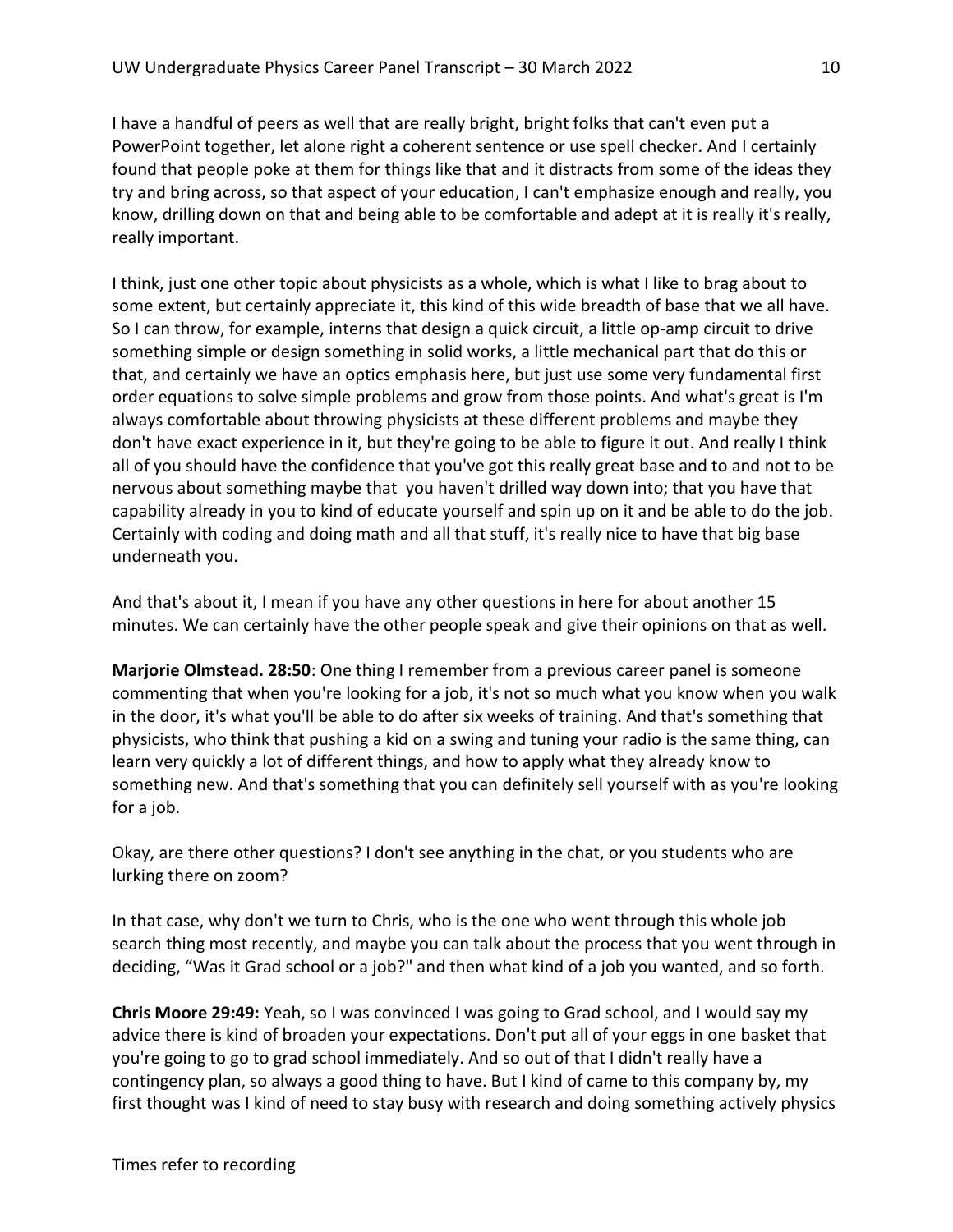related, so that the next year, when I apply to Grad school again, I can have that on my resume that I'm still like this is my passion and that's what I'm working towards.

The way I found Lumotive was the postdoc in my research lab, after she finished with her postdoc, went and worked a little bit of - did some work for them for about a year and then she has moved on (she's at Microsoft now), but then I just remembered talking with her and hearing about the company and it was really interesting - a kind of solid state fabrication, which is similar to some of the research that I was doing and then also just a lot of tabletop optics. And then, also the silicon side is a lot of optical, like simulations and things as well, so I figured that's perfect. I'll see if they'll take me as an intern. So, I went through the postdoc Emma, and she talked with them and, basically, they said, well, we haven't taken an intern before, but you can apply, you know, for a job. I was like, okay, yeah that makes sense, and followed through with that and it ended up working.

Sorry, I don't have more, I guess, broad job search experience than that, but I think it's a clear example of how networking, not just knowing the right people to reach out to to find a job, but also having someone who can kind of speak to what you've done, I think helps a lot in that process as well.

Let's see so, in terms of actually like finding that job that's kind of how I got to it. I've been here for about a year and a half now, and I feel like it's actually got a faster pace than the research that I was doing at the university and feels well-funded and I'm surrounded by people that are very knowledgeable about what they're doing and passionate. And it's kind of pushed me to learn different aspects that I wouldn't have necessarily done if I stayed strictly in physics. But I think, overall, I would just say that, if your passion is doing research in general, there's more places to do it than just grad school, which is kind of what I felt like. I was a bit, you know, tunnel focused on doing grad school for kind of the fundamental aspects of it, but still, yeah I think that's most of kind of the beginning, there, process for me.

Marjorie A. Olmstead 33:16: Thank you! um, I guess, Arielle.

Arielle LEON 33:23: yeah so I actually came prepared with a little presentation about what I do and how it relates to physics, is it okay if I go through that?

Marjorie A. Olmstead: Okay sure that'd be great.

Arielle LEON: I will try to rush through it though we're not saying that we have a time limit here. So let me share my screen with you. All right, can you guys see this?

# Marjorie A. Olmstead: Yes.

Arielle LEON: All right, let me go to the beginning.

Alright, so, my background. I am a software engineer at the Allen Institute for Brain Science. I was non-traditional in the sense that I started some years after high school, but I went to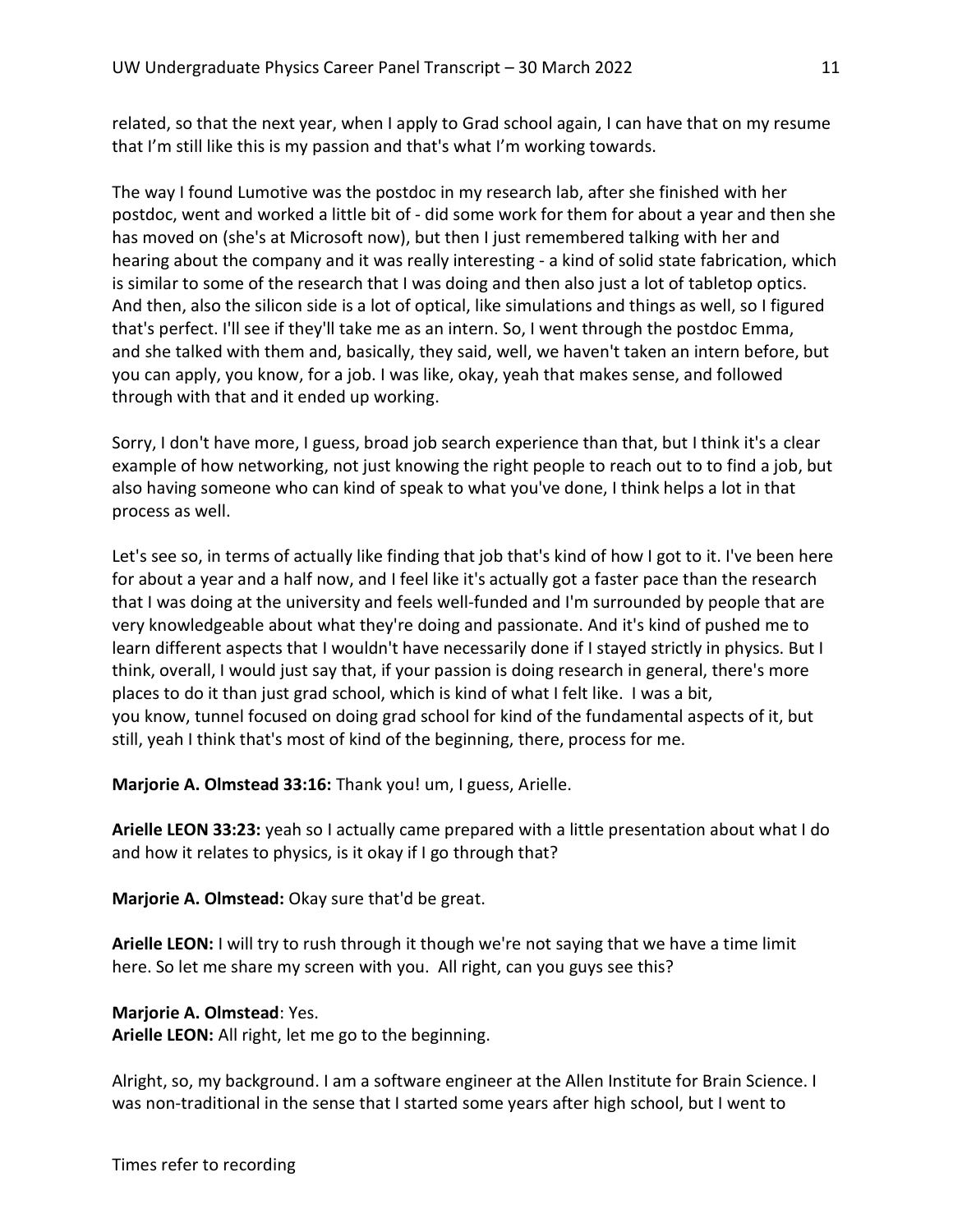Shoreline Community College and then came to UW in 2010 and graduated with a double major in astronomy and physics. One of the things that really helped me when I was applying for jobs is contributing to research projects and, like Marjorie was saying earlier, being able to or maybe it was Dan who was talking about how to spin those projects into a career - like really, really talking about those on your resume, and that's actually what helped me get into the Allen Institute.

And the other thing is, is that my interest was not just limited to the physical sciences, I took a lot of introductory courses in both chemistry and biology. And so again that helps working at a neuroscience facility. And so, you know, I came here because looking microscopically at cells is very analogous to peering into the night sky and I also wanted to have a more direct impact on the Community. I think that astrophysics and physics does have a direct impact, but it just takes a while to happen, so that's what I really loved about the Allen Institute.

Mostly what I love is being able to contribute to science openly and that's one of the things that the Allen Institute pledges to do - making available data available on a global, to the global community. So my department is manufacturing and process engineering, and I'm not going to go through the remit too much, but we mostly support the entire Institute to give them - to build systems that reliably provide data. We provide core engineering service to develop tools that they might need and also provide customer service that's, you know, honest, timely, and effective.

This is how my department is structured. I am not doing justice to our hardware department, I am not a hardware engineer - sorry, pardon me guys -- they do a lot of wonderful work. I started off in systems engineering and that's where my physics really helped me, in fact.

It really is about networking and who you know, because I started off as a as a contractor, and I got hooked up with Cliff Slaughterbeck, who is also a UW physics graduate, and he recognizes physics folks when he sees them, so he hired me on right away.

But, the systems group: they help execute instrument builds, they monitor performance, maintain instruments on a regular schedule or as part of performance feedback, maintain configurations for rigs, manage incoming issues. So that's what I was doing, and then I switched over to software, because I found myself writing a lot of analysis scripts and monitoring systems, writing software for little hardware bits and whatnot, so I switched over to that team, and I'll be talking a little bit about that.

I designed a lot of the data acquisition coordination software that the scientists or the pipeline's use. I also write custom API's that communicate with third party Apps and in-house software and hardware and then I also create standardized ways to inform on system requirements.

My group does a lot of work with architects in the system, monitoring and then we have a devops guy that does all the in-house deploys. I do know how to do a little bit about of that, but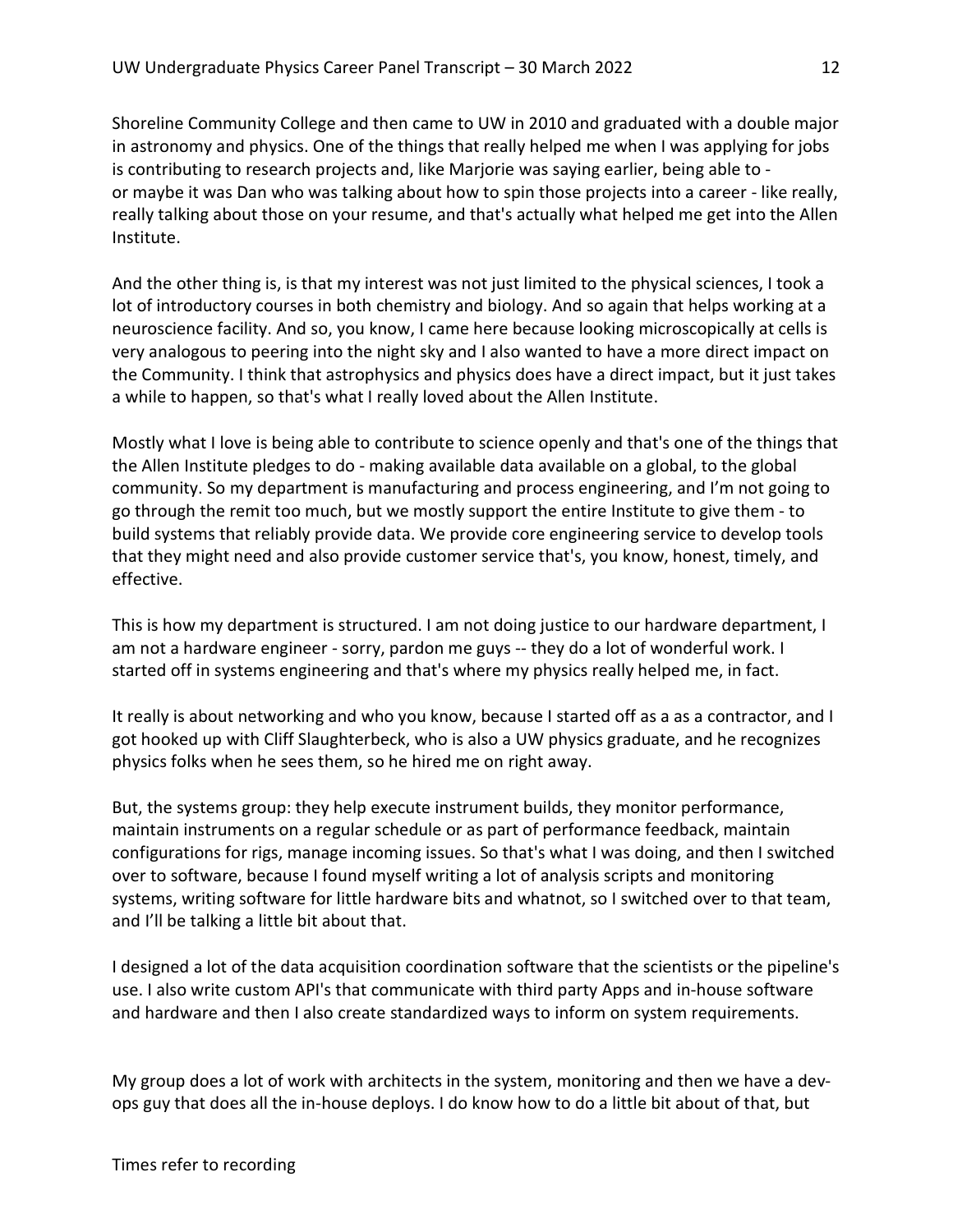not much. And, so this is kind of how the things that our software team contribute to our remit: to provide repeatability, core engineering service, and system reliability.

This is something that I helped write. This is a data acquisition software. And again, I came into this job, not knowing - I knew how to write like small Python scripts, Matlab scripts - but by no means did I know how to do this. This took a while. I've been at the Allen Institute for six years, so this was kind of cool to be a part of and learn and grow in my career to be able to do these kinds of things. These Apps, they control the flow of all data acquisition, so basically when a user walks up to rig, instead of, you know, they need to run five pieces of software to start a data acquisition, and so this tool allows them to just open it up, and it will run all hardware and software for them. And so this allows them to be able to take data in the same way, every single time. It's called our workflow sequencing engine. It controls instrumentation, it builds and maintains data containers relevant to that experiment and queries our database called LIMS, to ensure that the data that's entered in by the user is correct, so that nobody accidentally, you know, puts in the wrong mouse ID or something like that, and then it hands, works on all the data left off from the system.

So it really does ensure that data collection is repeatable, this is one of the systems that is in use right now, and there's not one of these, there's eight of these, so this is like a very scaled up version. You know, we do a lot of scaled up science, we do big science is what they call it, and this is one of my colleagues (sorry the Your images are in the way), but I hope you all can read his quote. I thought it was beautiful, but this is how they use these to be able to understand the diversity of neurons in the brain by probing specific cells with different like voltages or currents.

This is something that I wrote, I actually worked on, contributed - so this is one of the custom API's that I helped build. This is a little track wheel that a mouse can run on. He needs to know like where it is in space at all times. This was – Again, I didn't come in with a background of electronics, but I sure was able to dive into this project learn a lot about it and help build it and it's now running on probably 50 of our systems. I helped debug a lot of the PCB board work, wrote the software that that controls the quadrature encoder that's on this on this track wheel, so that we can get understand where the mouse is at any given time, I do a lot of Python scripting to pull the serial information from that Arduino and then store it in some data structure and in one of our other software libraries.

And we do a lot of pipeline monitoring, too, so all the Apps that are created in-house are logged to our local server. This allows us to track like maybe that encoder is broken, we can find out when it's broken, because it'll report all of its errors. We track instruments based off of their computer ids that we've assigned to them to make systems easier to look at so we're not looking at some funky computer names. And then we send a lot of informational messages just for like system diagnostics, you can imagine, when you're running these scaled pipeline system it's really important to know what's going on with all of your systems and of course errors, and we have weekly meetings to discuss these errors These are actually some of my favorite meetings, because we find some interesting things.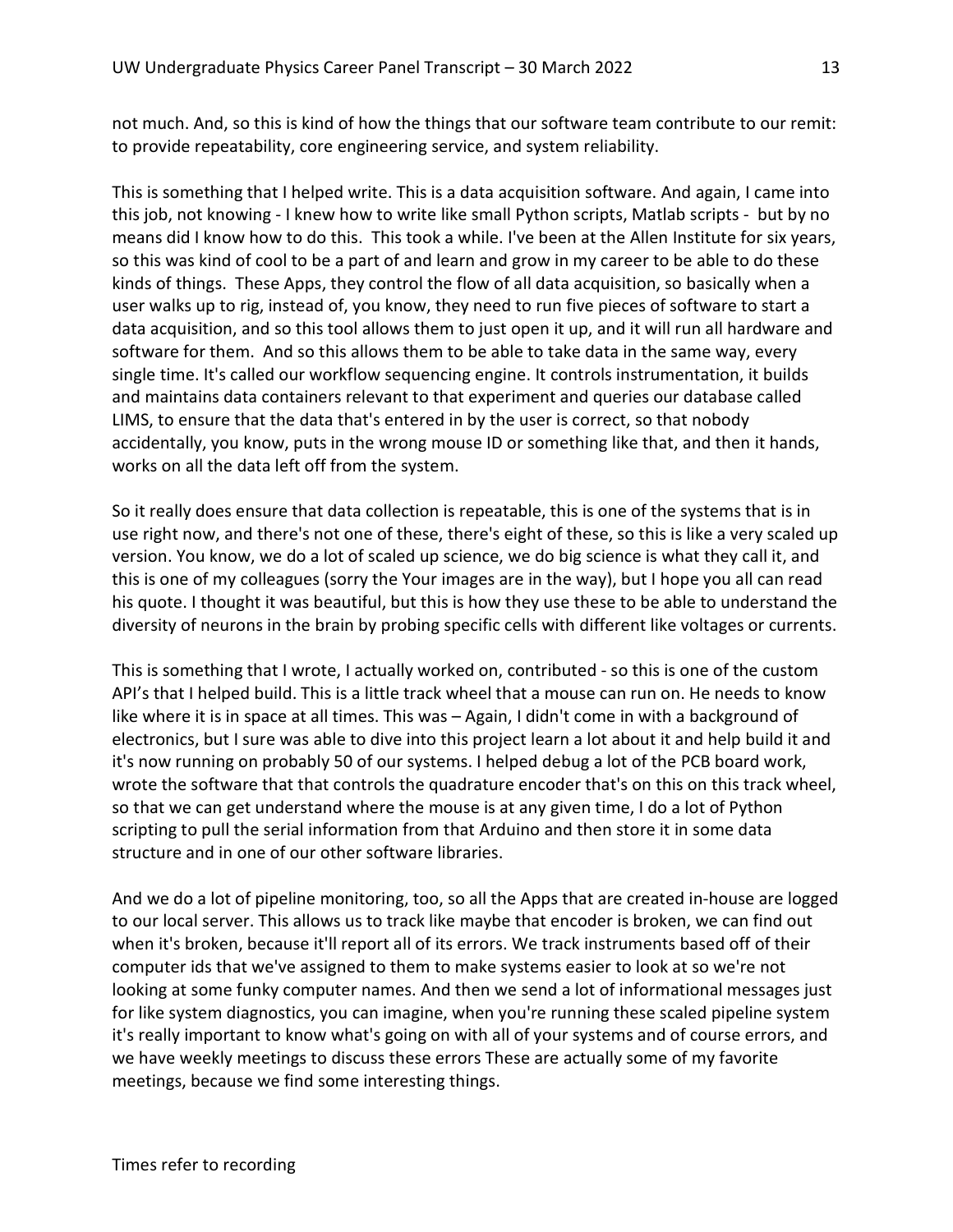And this is my boss' favorite power bi. I'm not a big fan of power bi, but we can pull in this information to be able to log these to see - We can pull the information that's in those logs into a power bi to be able to give - we can tailor reports for specific users, so that they can look at metrics that they care about.

So I want to go through this kind of fast.

I think this is the most important thing, so how did physics help? I hope that you can see I'm a generalist. I don't specialize in one thing. I can dive into multiple projects, listen, ask good questions, and understand complex systems. And I think that that's something that physics really helped me out with. I'm sure we've all had that experience, whether it's with classical mechanics or something like that, where you were just blown away that, that this is how the world works. And I think that that was something that was important for me: to work very hard at not making assumptions, to not make assumptions about systems and to really approach them in a more curious way. I think that it teaches you also how to explain the complexity of systems very effectively when you're in a job you're not just talking to people who are technical you're talking to people of all different backgrounds cultures levels of understanding.

This is so important, working in software, this has probably been one of the hardest things - is pulling requirements from users at a very high resolution. You cannot build a system if you don't if you don't know what the requirements are so learning how to do that, and I think that physics at least helps you appreciate that complexity.

It also helps you understand the importance of collaboration. I remember being in study groups when I was in college and knowing that it's okay, not to know things, it's okay to ask questions, because that is how we all learn. I think that my physics also teaches me to keep an open mind, like it's okay to hold your beliefs until you have new facts to help you adjust the beliefs that you have.

And then I was going to say that when I when I first got my job at the Allen Institute, they actually told me that the reason why I was hired was because I was very honest that I didn't know certain things. When they asked me about specific hardware, or something like this, and I said, you know I actually I don't know what that is. And that was something that that they found very valuable and also, knowing that I had the capability to learn, and so I really worked here at the Allen institute from the ground up and it's been very proud of my work over the past six years.

And that's all.

# Marjorie A. Olmstead. 44:15: Thank you.

Questions for Arielle? A couple of people have had to leave to go to four o'clock classes. But in that case, Alex, do you want to tell us about teaching?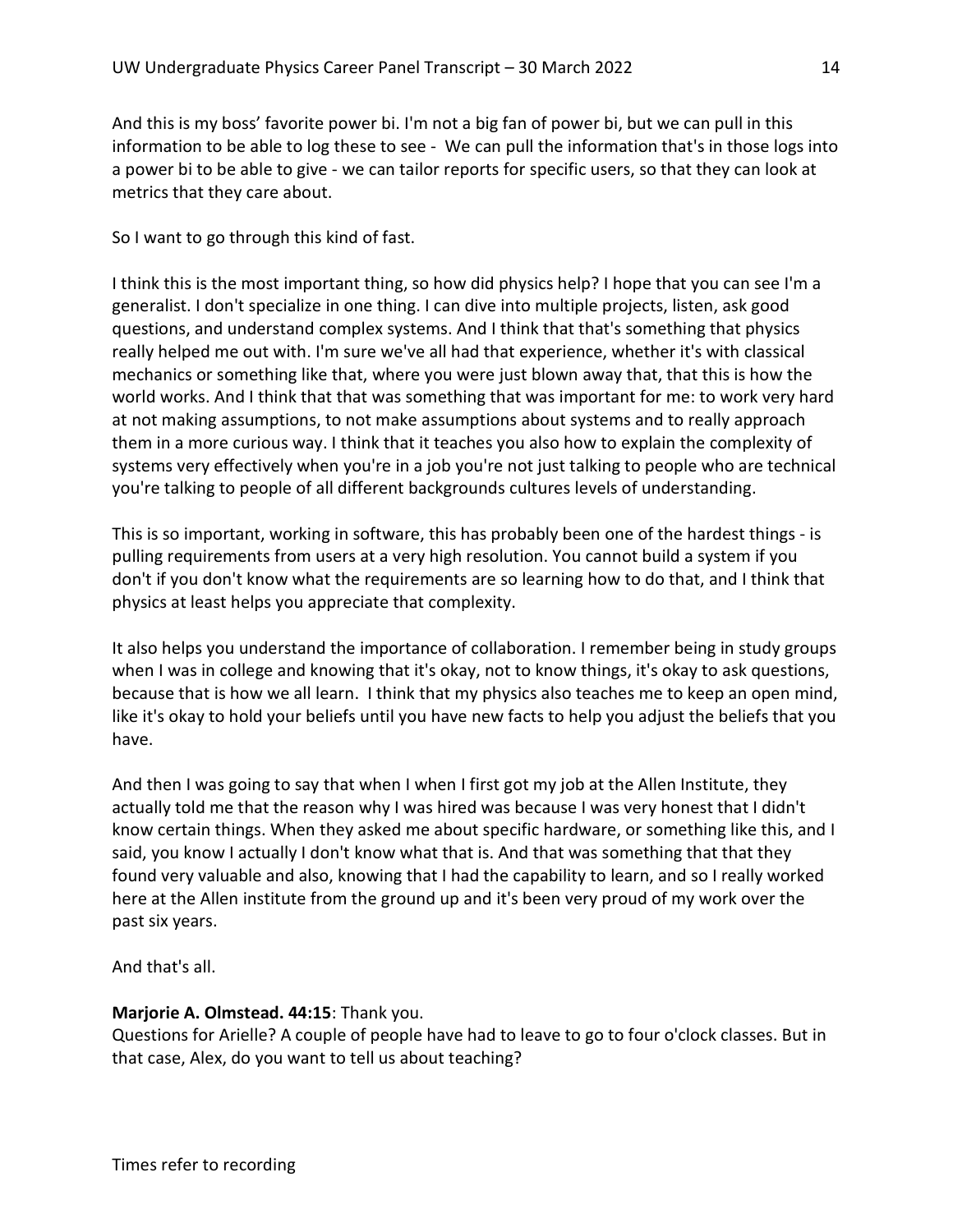Alex Stevens 44:27: Yeah. I'll start off with the getting a job. Teaching is a little bit different of a process and a lot of other things in the first thing is that, in order to teach in a public school here in Washington, you need some sort of teaching certification so.

[PA announcement in background]. Sorry.

When you're in Washington, you need a teaching certification to teach. So for the people who are in undergrad or either pursuing that currently or there's masters programs in the state that you can go through to get your teaching certification.

The public schools in Washington all run their own job boards, so the application process of teaching jobs are not things you're going to find on like LinkedIn or Indeed.

[I'm sorry my lights, I have not moved into my classroom and the lights switched off.]

The school districts all maintain their own job boards. I took some notes here: there's a couple things that I wanted to touch on. One thing that I kind of didn't expect coming out of college that I needed to have in my applications for teaching jobs was letters of recommendation. I thought that that was kind of like behind me after I graduated from high school and got into college, knowing that I wasn't going to probably go into grad school, but every school district that I applied to wanted either two or three letters of recommendation. So along the way, if you feel that you put your best foot forward in a class that can be a good thing to ask for. It's a lot tougher to scramble for those at the last minute in order to apply for a position, whereas, if you have them in your back pocket, it's a nice thing.

The other thing I wanted to touch on was as far as starting salary goes, I always like to put in a plug for public school teachers. I know that, I think that, like everyone would argue that probably teachers should be paid more - I don't hear many arguments that teachers should be paid less - but, the starting salary in my district, at least, which is one of the higher paying districts in the state, but for just with a bachelor's degree we start at just under \$66,000 and then with a master's degree it's like \$76,000, so it's a lot better than I think some people perceive it to be.

# [another PA announcement]

Then, the last thing that I wanted to touch on is that in getting hired for teaching jobs, pretty much every school district, not during COVID, but coming out of COVID, holds job fairs and which are a great way to network with people from the district. And most districts have a process - in our district it's called a golden ticket, but if you meet with someone and you interview pretty well at the job fair you make a good impression, you can get a golden ticket at these job fairs which guarantees you a job in the district. It's like a nice way to get your foot in the door and guarantee yourself a job and you don't have to, I guess at that point, really compete for a job anymore. You are - when you're interviewing for a position, it's kind of like you're assured that you're going to get it.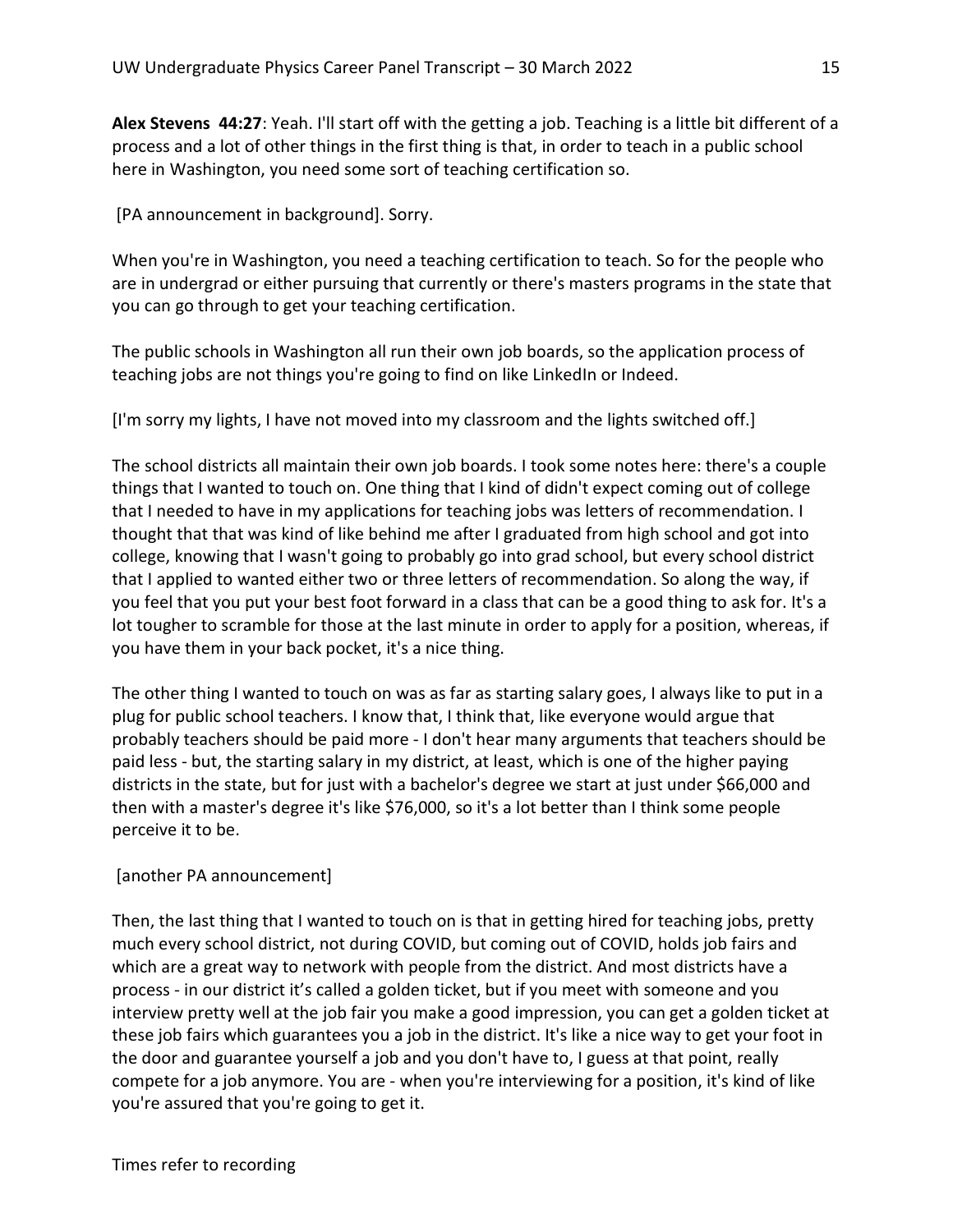Marjorie A. Olmstead 47:50: Okay, thank you. So are there questions that the students have, now we've heard from our speakers? Or are there things that the speakers now, you guys, can comment on now that you've heard other people speak about? Things that you realize you'd forgotten to say.

Chris Moore 48:18: Yeah. I was gonna say a couple more things, I wasn't sure to break these out. I guess I didn't really touch on transferable skills as much as I was hoping to. I guess one thing that's really interesting in this kind of startup culture, like, I was the 20th employee and that's grown really quickly, I think, we are 35 or 40 now over the course of a year and a half. But, one thing that's very obvious to me is everyone here has a really, really strong foundation in coding, which I didn't actually have that strong foundation in coding before I got here, but everyone's you know, been very like open and helpful. Kind of like what Arielle was saying of basically just being honest with - I don't know how this thing works or I don't know how to you know code this specific thing. It's really nice, because I've seen the same experiment redone by two different people with completely different kind of code bases, and I get to see how you can kind of rework the same problem, solve it in different ways, and get a very, very different, more optimized outcome. So coding, in general, just get some experience. Astronomy classes were about the only experience I had there going into it.

Let's see, and I guess that actually learning coding on the job has been really satisfying because you actually get - you have an application to learn, and you basically learn by completing some tasks, and then you get to actually see your code run on something that you're actually going to use for the foreseeable future.

Let's see, organization and note taking is huge. That kind of again goes to the same things we've been saying, but when I first started here, there was, I think, eight or nine new softwares to learn, whether it's Gantt chart organization, things like Tableau for a new kind of plotting, and things like that.

It can be overwhelming at first, but I think all of us in physics tend to tend to be pretty good at picking things up quickly, especially anything tech related so yeah be ready for that.

For the job search process, it's not something I was actively - not something I was like aware of while I was doing it, but I think my research kind of took me on this path of starting at the smallest kind of like, not that I did particle research, but you can imagine kind of going from particle to atomic and kind of basically growing in the size of your problem that you're looking at, so, you know, stepping from particles to atomic to biology, and I think that's kind of the path that my research took over the four years that I was doing research; and I think it helped to give a lot of context and direction of where it was going to go next, and then to the silicon fabrication world.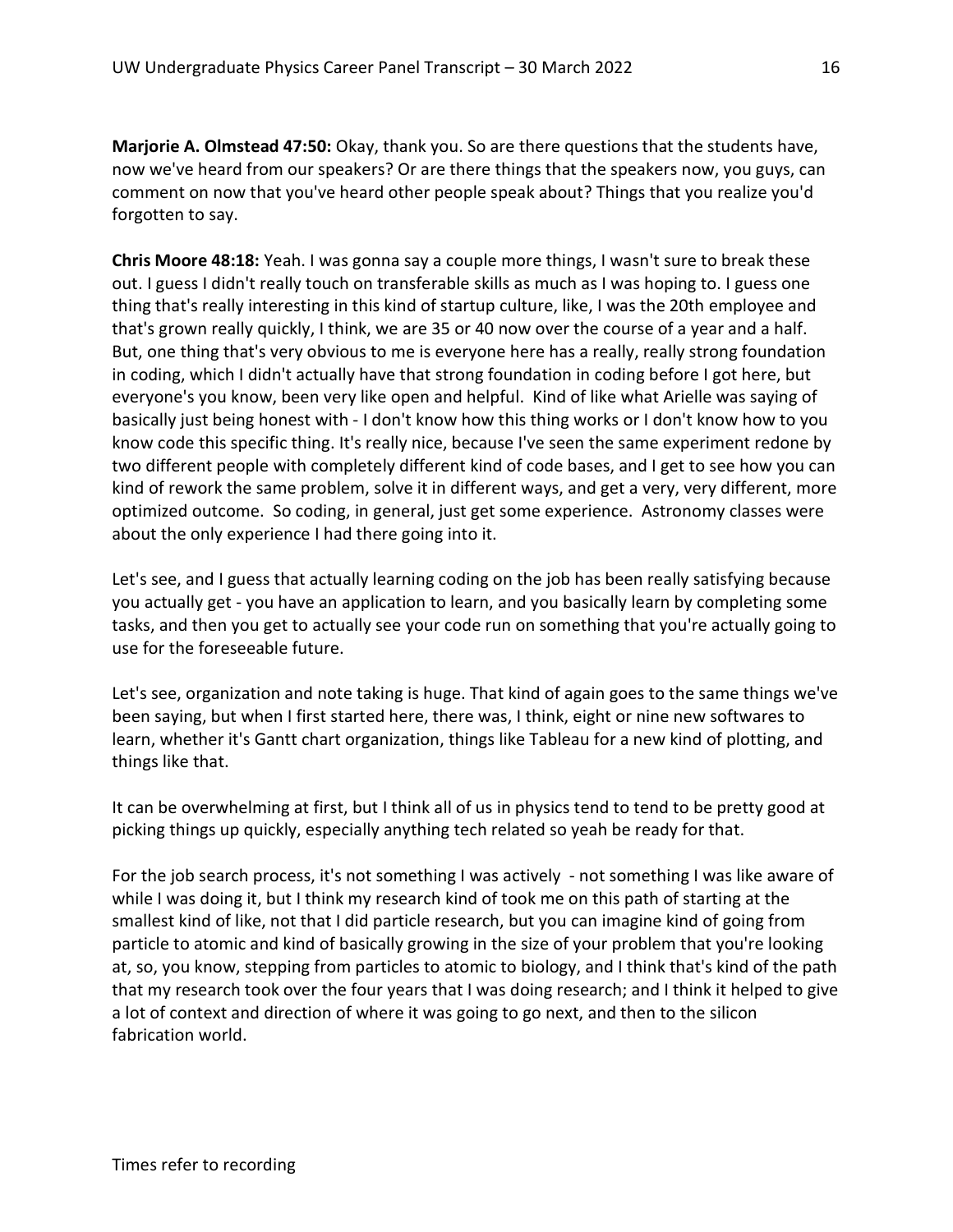I think that helps a lot because there's a lot of rules that are just strict and there's so many people kind of just follow them without thinking. And so having the physics background to bring to silicon fabrication. You can try to push on those rules and boundaries, a little bit more so.

# Marjorie A. Olmstead 52:19: What do you like best about your job?

Chris Moore: I like that it's still really research intensive and the problems are, like, completely different day to day. We get so - let's see, I mean it starts with having meetings with different people - like I can't be too specific, but, but just having meetings with different companies that are in different countries all over the world, so the downside is meetings at 11:30 at night and then eight in the morning the next day, and things like that, but it's really cool to collaborate with those people and see the devices that you're fabricating and sending through all those kind of packaging steps come back and then be able to test them and it's like, I don't know, opening a deck of cards or something: like you have no idea what you're going to get, and once you get it, you kind of hit the ground running from there, and try to figure out why the, you know, why the waveform looks the way it does, and, yeah, it just feels like a nice reset.

And actually, one other thing, I guess, when I first started, I think, within the first week that I was there, we realized, basically, one of the films - one of the companies was laser cutting this film, which you would think is the best way to do it, but it was actually shorting a bunch of the connections at the end, and so we just took one and cut it with scissors and tested it again and it had no more shorts. We were, like, Okay let's just chop them instead of cutting them off with a laser and it brought our yield up like basically from 10% to like 90 plus percent. So, it was really cool to see that something that simple could have that profound an effect, and yeah, it's just like a very open problem-solving space.

# Marjorie A. Olmstead 54:20: Alex, what do you like best about your job?

Alex Stevens: Well, part of my job, so I teach five classes of physics; I also teach a guided studies class, which is for students that struggle in a traditional academic setting and it helps them to access credit recovery as well, and then I serve as the school's senior class council advisor. I think that the most rewarding part of my job is that I get to work with a lot of students who don't come into my class on track to graduate from high school and then reading their name at graduation is super rewarding. I feel that most days or, at least at the end of each week, I feel like I go home having made a tangible difference in people's lives, which is very fulfilling.

Then also, like, I love my work-life balance. I don't take a lot of work home, and I get the summers off. After my first four years I did professional development, but then once I'd, like kind of, maxed myself out on that, I get the summers off to travel and spend time with my family, which is very important to me and I wouldn't trade it for anything.

If I may, I'd like to like kind of piggyback on something Chris was talking about on the job learning. One thing that is said about physics degrees is it's like a problem-solving degree, and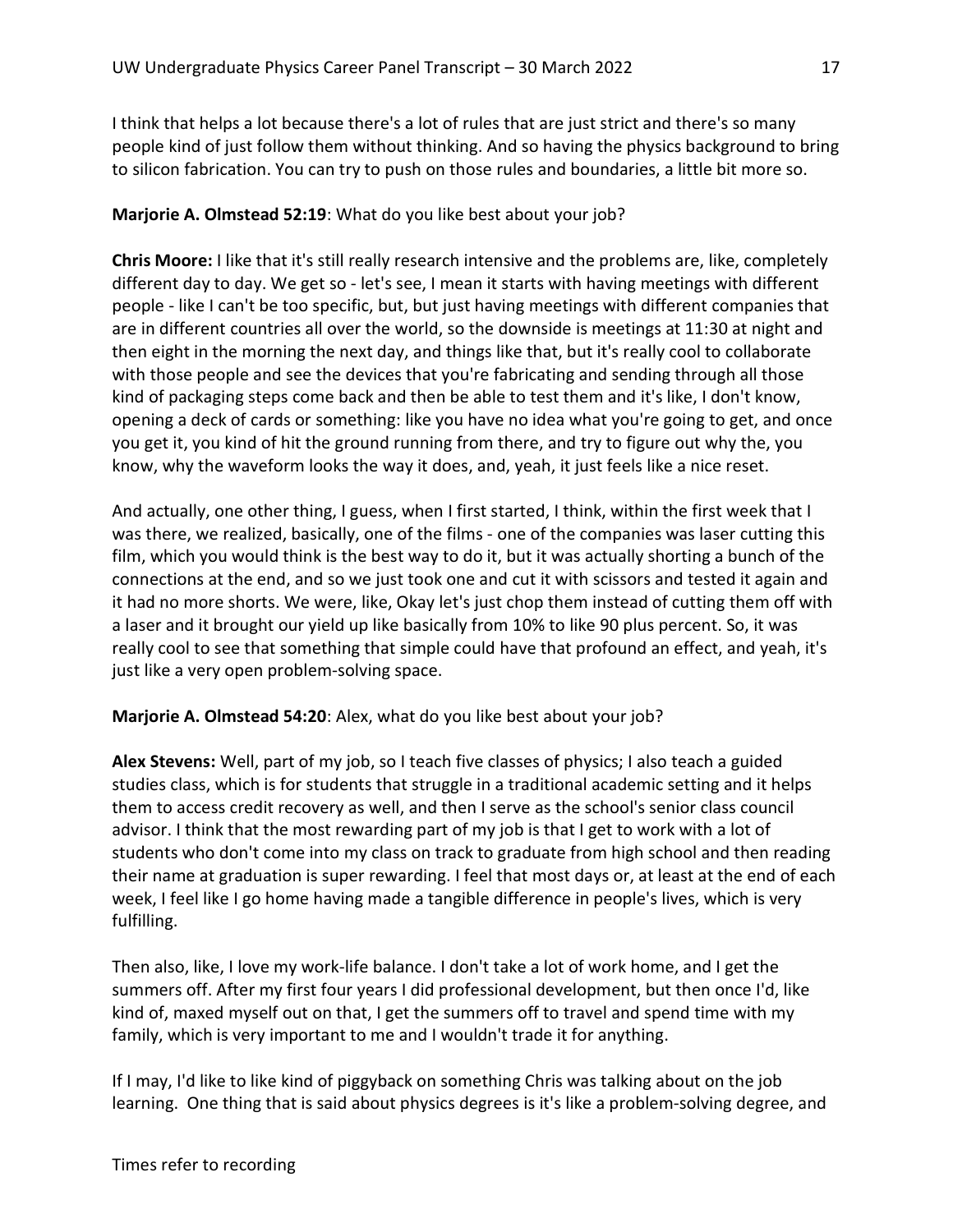no job really out there is static, and you're not really in any position doing one thing for your entire career. And as you're applying for jobs where you're competing with like people, maybe you're competing for an engineering job with someone that has an engineering degree, you have to find a way to make yourself stand out and be marketable. I think that excitement about problem solving and being able to say, like you know, I might not know how to do this, but I know that I can learn how to do it, is huge, for an employer. Because you're not - you know if they were hiring someone to do the same thing over and over again there'd be a computer to do it - so excitement about learning and communication skills, can help to differentiate you as you apply for a job and you're competing against people that might seem like on paper, a better fit, um so that's a great way as a physics major to sell yourself.

Arielle LEON: Thank you. I'm gonna second that. That is a great, great statement.

Marjorie A. Olmstead 57:12: So, Arielle, what do you like best about your job?

Arielle LEON: Oh, that's a really good question. I am, I mean, of course I love the different problems that I solve, we have again, where there are so many different things that we're doing, so there's lots of exciting things to jump into. But I think one of the things that I love the most are the people that I work with. I work with a lot of really great customers doing lots of different types of science. And so, to hear about the things that they're doing and the ways in which my team can be useful is - it's um, I take a lot of pride in that.

Marjorie A. Olmstead: Thank you. Do any of our students have questions you want to either speak up now or type into the chat? In that case, our hour is up, and I would like to thank our panelists. You did a great job and while there weren't as many students as we might have hoped here in person, I do know that I've gotten a number of emails from students saying, please, please, are you going to record it?

[STUDENT], we've got a question.

[Student] 58:22: yeah. First, I just want to say thank you to everyone for presenting. This has been super helpful as someone who's, you know, trying to get positions that are actually physics based. So I, my question was, I know you guys's emails are in the email sign up for this event. Is that the best way to contact you? And if so, just moving forward to maybe find positions that could fit what we want to do so, we just sent an email your way with a resume? How should we go about that?

Arielle LEON: yeah I'm - go ahead and send an email and reach out that would be the best way for sure, for me.

Chris Moore: Oh yes, I'm here.

Alex Stevens: I probably am not going to get like an email with a resume, because I'm not in the hiring process, but if anyone either here in the meeting or watching this is ever interested in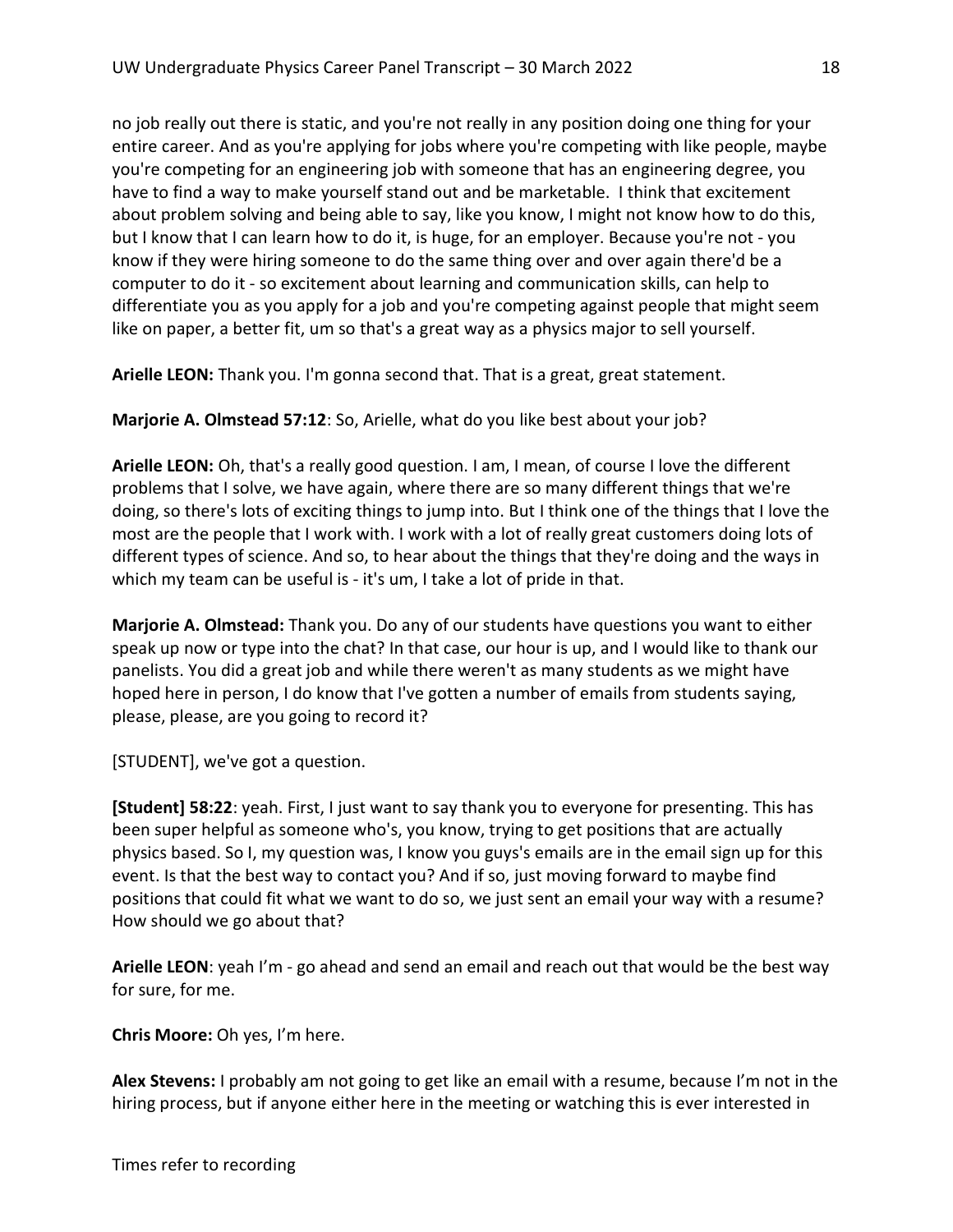coming to see what a day is like, anyone is more than welcome to come out to my school we're like a 15-20 minute bus ride away from UW - and shadow for a day. So shoot me an email if you're interested in that.

Marjorie A. Olmstead: And also, do follow up with Dan at the Career Center and that whole idea that he talked about: You know, all those 5000 people on LinkedIn who are physics grads from UW. Right, that would be at all levels, I think, because I think the alumni association only has addresses for about 3000, because when Margot retired, I got the emails of all the ones that the alumni association had, and that was a little over 3000 in the last 35 years. But it's perfectly okay to just reach out to them either via LinkedIn or some other way, and just tell them, "I'm about to graduate with my physics degree and I'd be interested in scheduling an informational interview, just to learn how you got where you are because you have a job that I think I might like some day."

That's - it's hard, very hard, the first time, but as you get good at it, it's a very informative way of moving on and that may not be the person who's going to hire you now, it might be the person that you will come back to five years later, but that network is important.

Arielle LEON: Yeah, and I actually want to echo something about that too, because networking and trying to meet up with people is probably one of the best ways to go. I know somebody who has been out of physics for six years and through one of his first three applications, one of them was through a friend who worked at Boeing, he was able to land the engineering position at Boeing and which is kind of amazing, given how long that they'd even been out of the field, so getting those direct connections is very useful.

Marjorie A. Olmstead: And also, at Boeing, if you don't have engineering on your resume and it's an engineering job, you need someone else to direct it around and make sure that the computer at human resources even recognizes that you're there.

Arielle LEON: that's exactly what happened – exactly, yeah.

Marjorie A. Olmstead: But my former PhD student who went who did that, oh - when did he graduate? About the time my kids were born and my kids are now both in Grad school, so a long time ago - but he's still there.

And, but his response when he got there, he said, "Look, you know whether it's radar scattering off of an enemy plane or it's an electron scattering off an atom, once you Fourier transform it, it's all the same.

Arielle LEON: it's all the same, exactly.

Marjorie A. Olmstead: And he's - I don't know if he's still doing that, but that was sort of what got him the job.